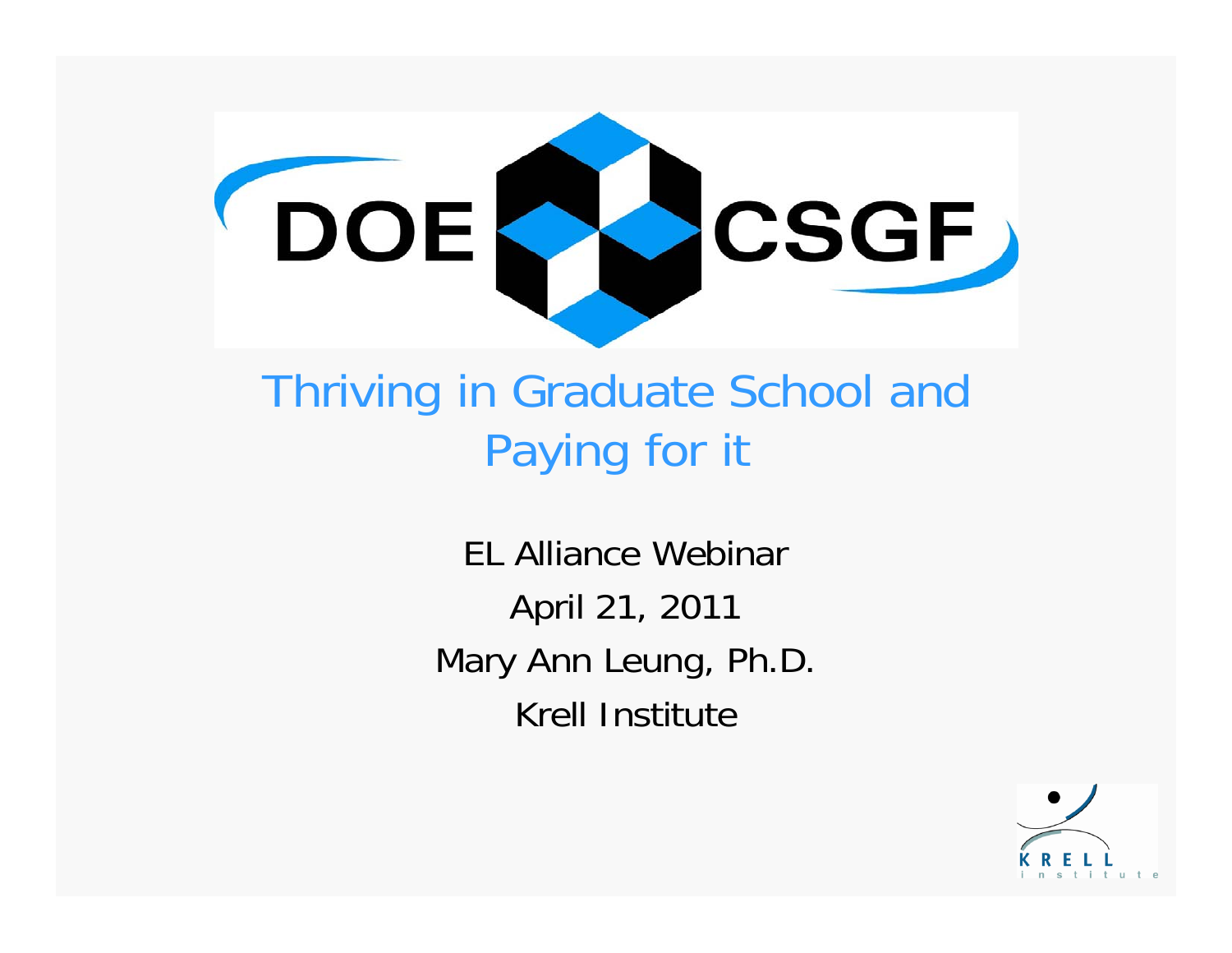

#### **Overview**

- Choosing a graduate school
- Funding graduate school
- A winning application



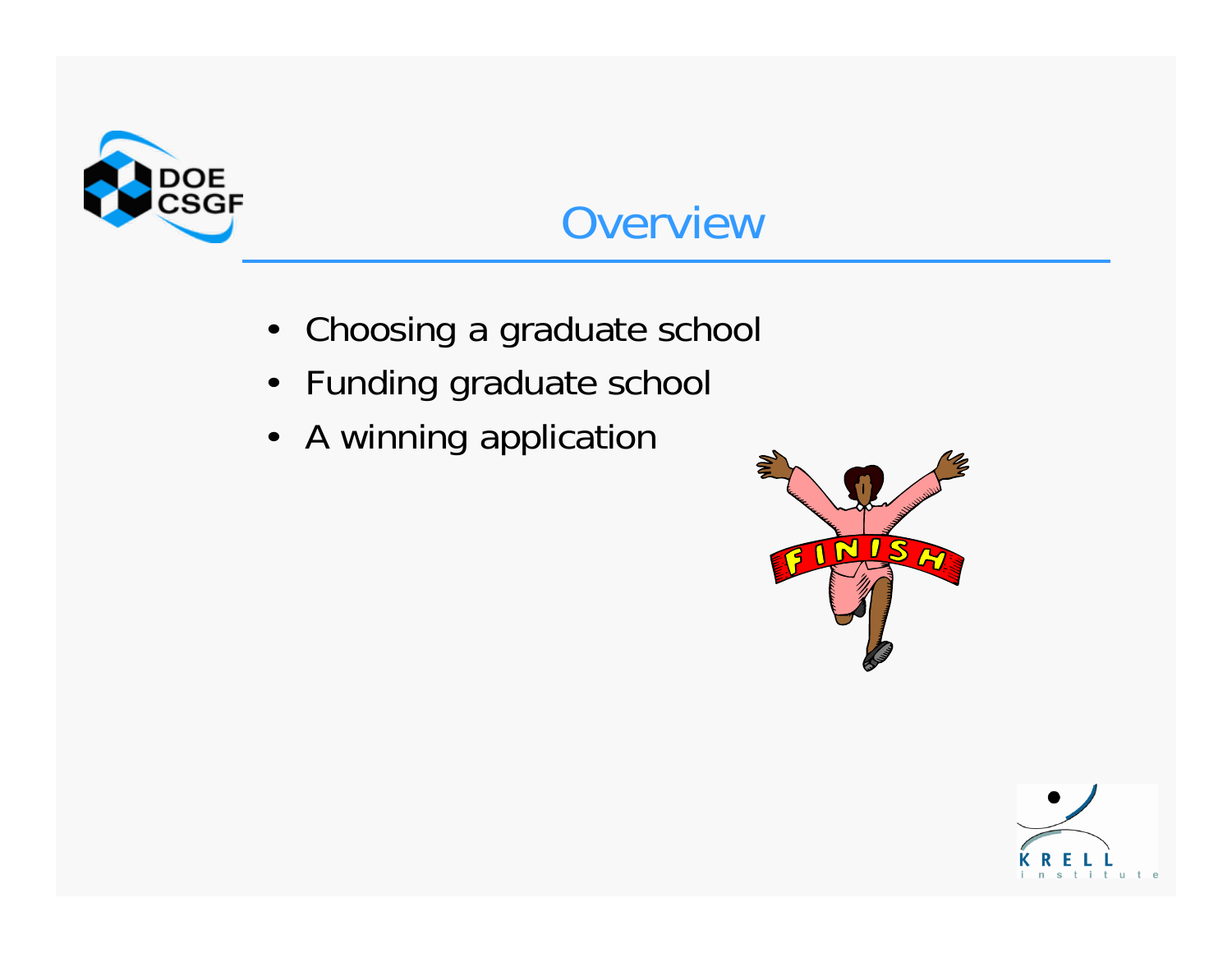

# Choosing a Graduate School

- Why go to graduate school?
- • What is graduate school all about (masters/Ph.D)?
- •What are your goals after graduate school?
- What is the most important relationship in your graduate school career?
- Identify YOUR most important attributes for picking a graduate school

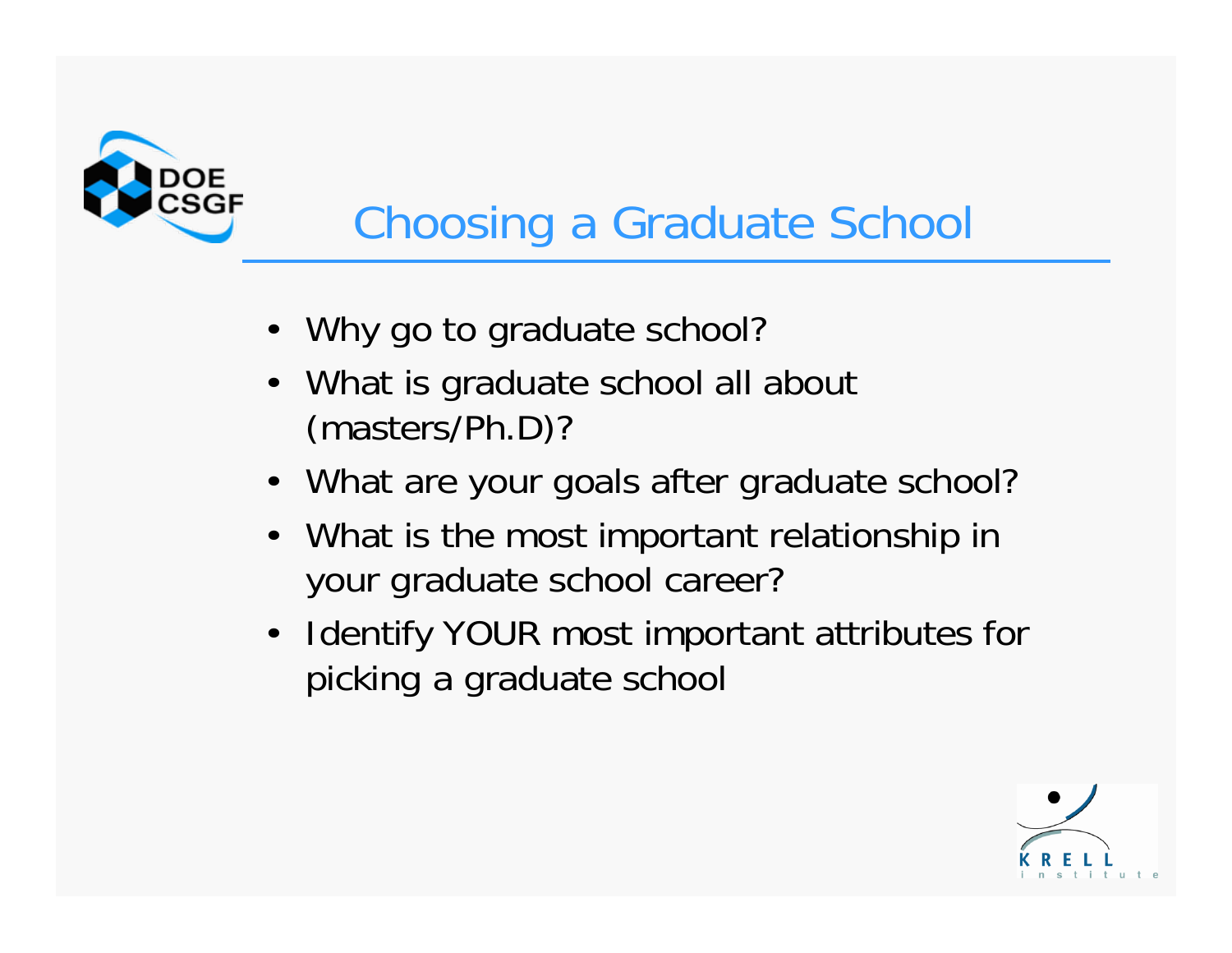

#### My criteria & reasons

- •Research adviser
- $\bullet$ Research project
- School recognition/standing
- $\bullet$ Campus/local culture-environment

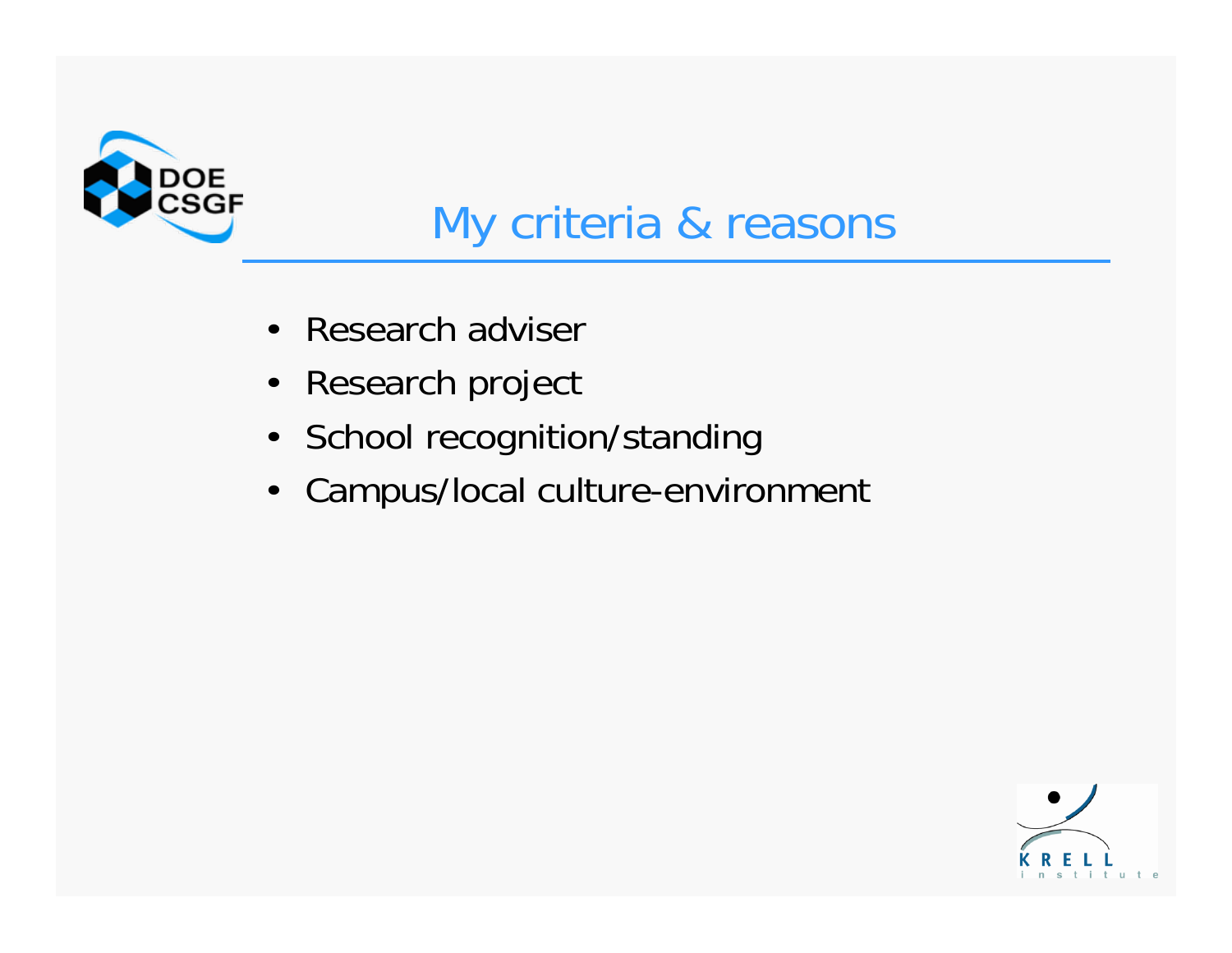

# Funding Graduate School

- Schools
	- $\bullet$ Departmental
	- •Research adviser (from grants)
	- •Other institutional funding
- Government
- Private/foundations

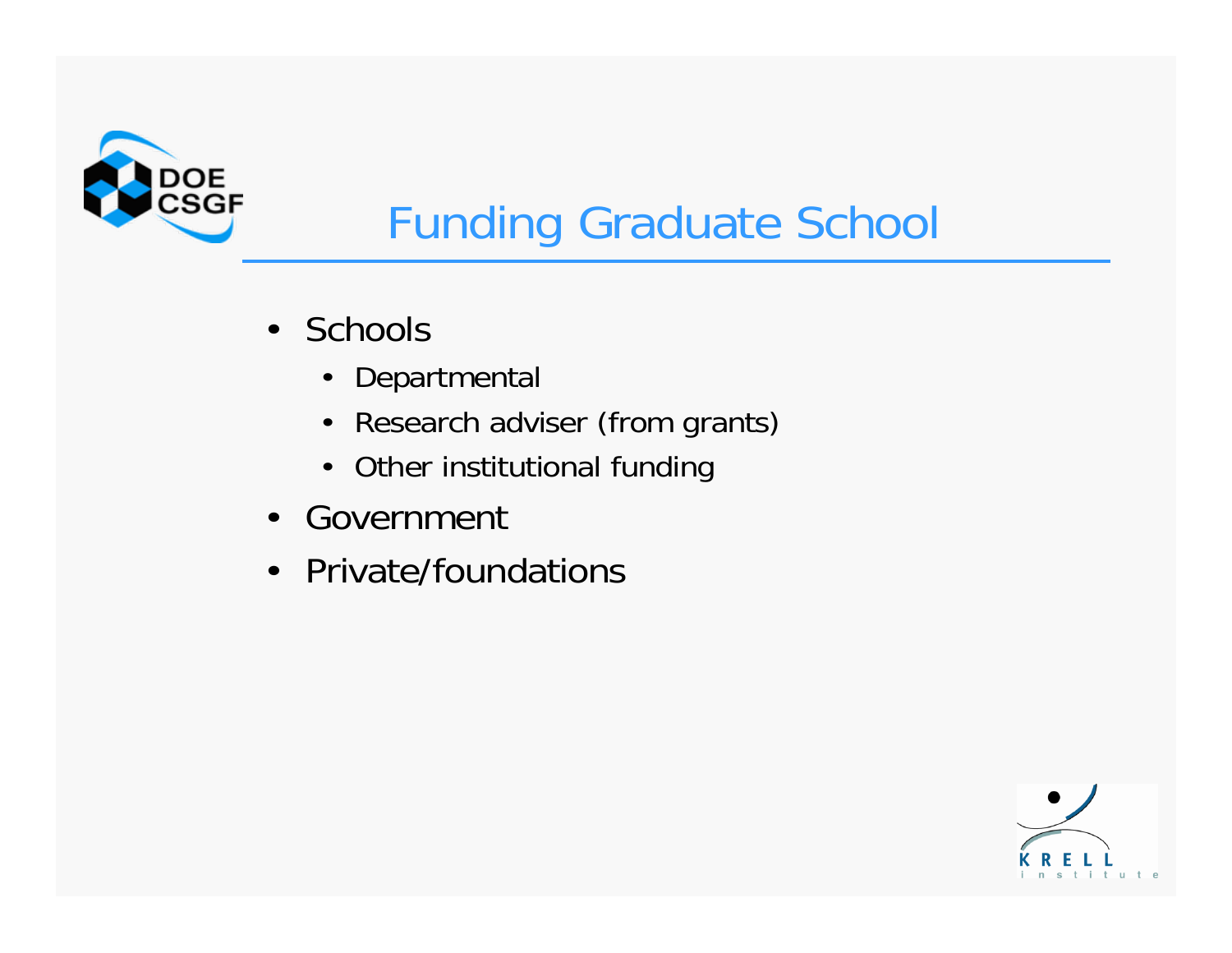

- Security
- $\bullet$ Independence
- $\bullet$ **Prestige**
- Programmatic benefits (DOE CSGF!)

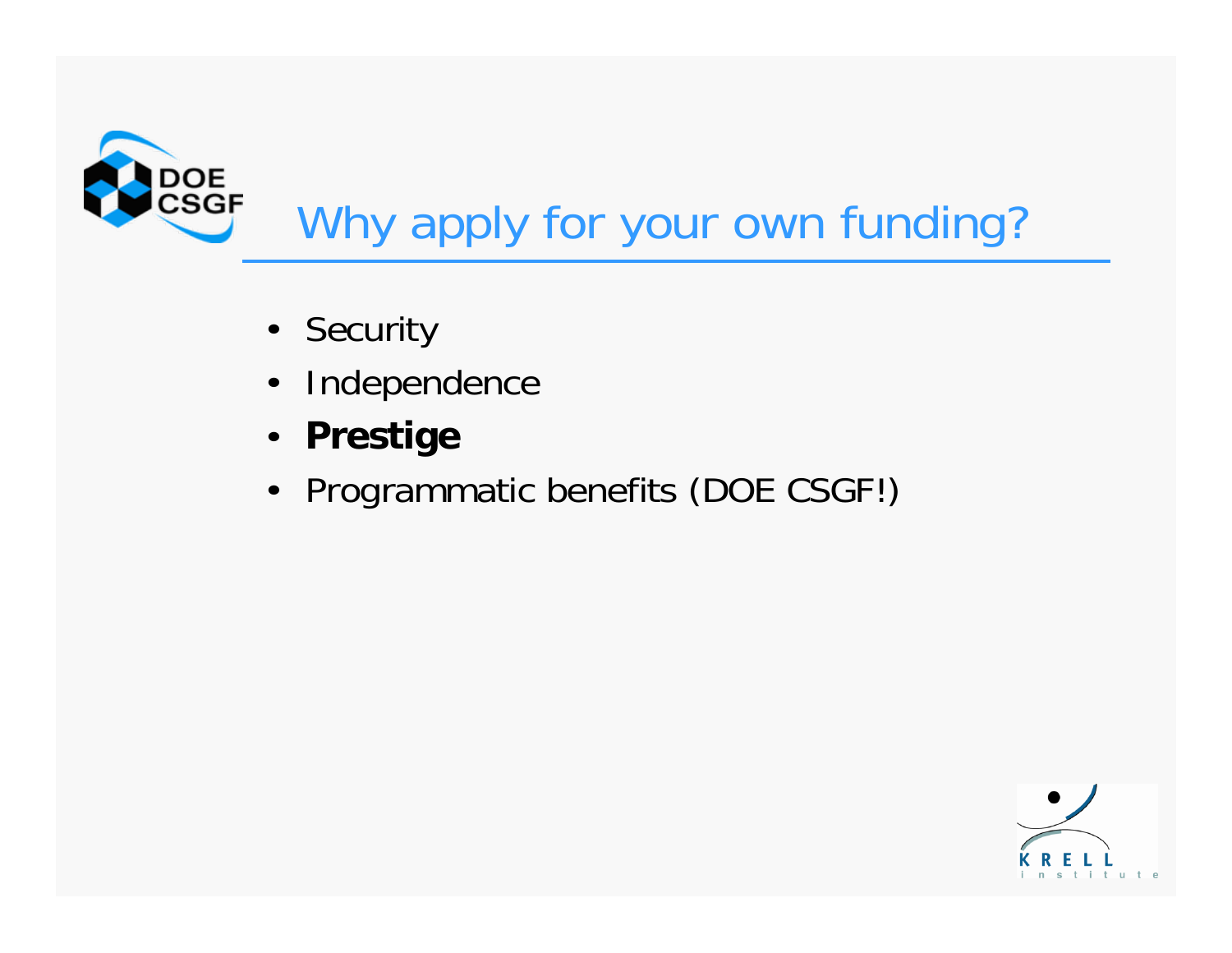

#### Some Available Funding

|                      |                   | <b>Tuition &amp;</b> |               |                         |                               |
|----------------------|-------------------|----------------------|---------------|-------------------------|-------------------------------|
| Fellowship           | <b>Stipend</b>    | Fees                 | <b>Tenure</b> | <b>Awards</b>           | <b>Notes</b>                  |
| Department of Energy |                   |                      |               |                         | \$5,000 academic allowance    |
| Computational        |                   |                      |               |                         | 1st yr, \$1,000 every         |
| Science Graduate     |                   |                      |               |                         | renewed year; 12 wk           |
| Fellowship (DOE -    |                   |                      |               |                         | Practicum & Annual            |
| CSGF)                | \$36,000          | Full                 | 4 Years       | 21 in 2010              | Conference                    |
|                      |                   |                      |               |                         | \$1,000 one time travel;      |
|                      |                   |                      |               |                         | International research &      |
|                      |                   | \$10,500             |               |                         | professional development      |
| National Science     |                   | cost of              | 3 Years over  | 2000 for                | opportunities; TeraGrid       |
| Foundation (NSF)     | \$30,000          | educ.                | 5 years       | 2010                    | Supercomputer Access          |
| National Defense     | Yr1: \$30,500     |                      |               |                         | Up to \$1,000 for health      |
| Science and          | Yr2: \$31,000     |                      |               |                         | insurance through the         |
| Engineeing (NDSEG)   | Yr3: \$31,500     | Full                 | 3 Years       | Approx. 200 institution |                               |
|                      |                   |                      |               |                         | Bi-Annual Symposium;          |
|                      |                   |                      |               |                         | \$5,000 per year additional   |
|                      |                   |                      |               |                         | stipend for fellows with      |
| Hertz (Five year     | \$31,000          | <b>Full tuition</b>  | Renewable for |                         | dependent children;           |
| Option 1)            | $(9 \text{ mo.})$ | equiv.               | 5 years       |                         | Tenable list of schools       |
|                      |                   |                      |               |                         | Coordinated with another      |
|                      |                   |                      |               |                         | fellowship award, Bi-Annual   |
|                      |                   |                      |               |                         | Symposium; \$5,000 per        |
| Hertz (Five Year     | 2 Years:          | Full equiv.          |               |                         | year additional stipend for   |
| Coordinated -Option  | \$36,000          | for first 2          |               |                         | fellows with dependent        |
| $\left( 2\right)$    | $(9 \text{ mo.})$ | years                | 2 Years       |                         | children                      |
|                      | \$3,500/Year      |                      |               |                         | Bi-Annual Symposium;          |
| Hertz (Other         | supplemental      |                      |               |                         | When awardee accept $\bullet$ |
| Fellowship Period)   | stipend           |                      |               |                         | another 3yr fellowship        |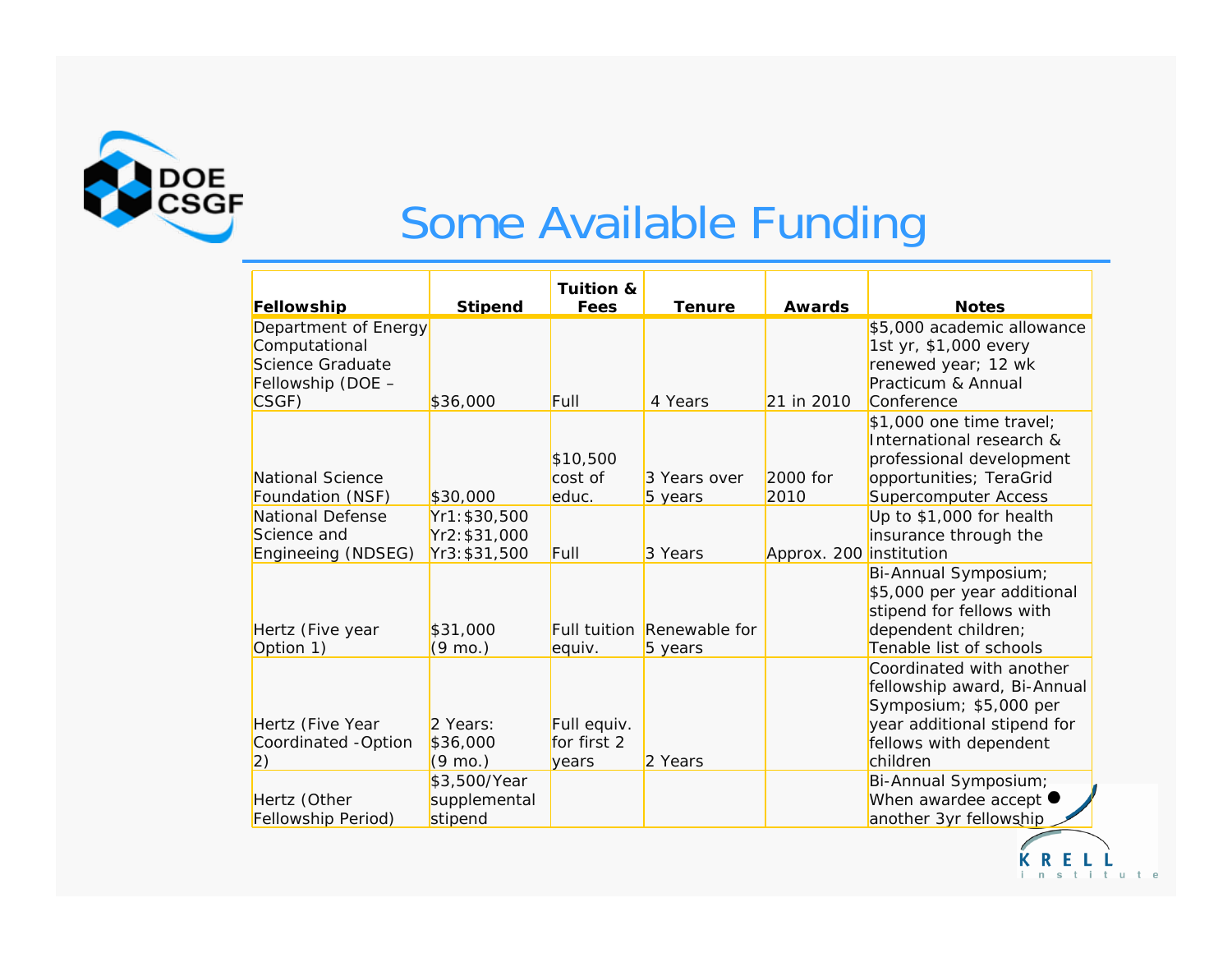

## Available Funding

|                    |                | Tuition & |                 | <b>Awards</b> |                                 |
|--------------------|----------------|-----------|-----------------|---------------|---------------------------------|
| Fellowship         | <b>Stipend</b> | Fees      | <b>Tenure</b>   |               | <b>Notes</b>                    |
| DOE Stewardship    |                |           |                 |               |                                 |
| Science Graduate   |                |           |                 |               |                                 |
| Fellowship (DOE -  |                |           |                 |               | \$1,000/yr - Practicum & Annual |
| SSGF)              | \$36,000       | Full      | 4 Years         | 5 in 2010     | Conference                      |
|                    |                |           |                 |               | \$6,000 student travel; \$3,000 |
| NASA Graduate      |                |           |                 |               | university allowance; \$1,000   |
| Student            |                |           | $3 \text{ yrs}$ |               | student health insurance; 10-   |
| <b>Researchers</b> |                |           | funding for     |               | week HQ or center research      |
| Program (GSRP)     | \$20,000       |           | <b>PhD</b>      | 140           | experience                      |
| DOE Office of      |                |           |                 |               |                                 |
| Science Graduate   |                |           | Up to $3$       | $150$ in      |                                 |
| Fellowship (DOE    | \$35,000       |           | Years           | 2010          | \$5,000 Research allowance;     |
| SCGF)              |                | \$10,500  |                 |               | Did not offer in 2010-11        |

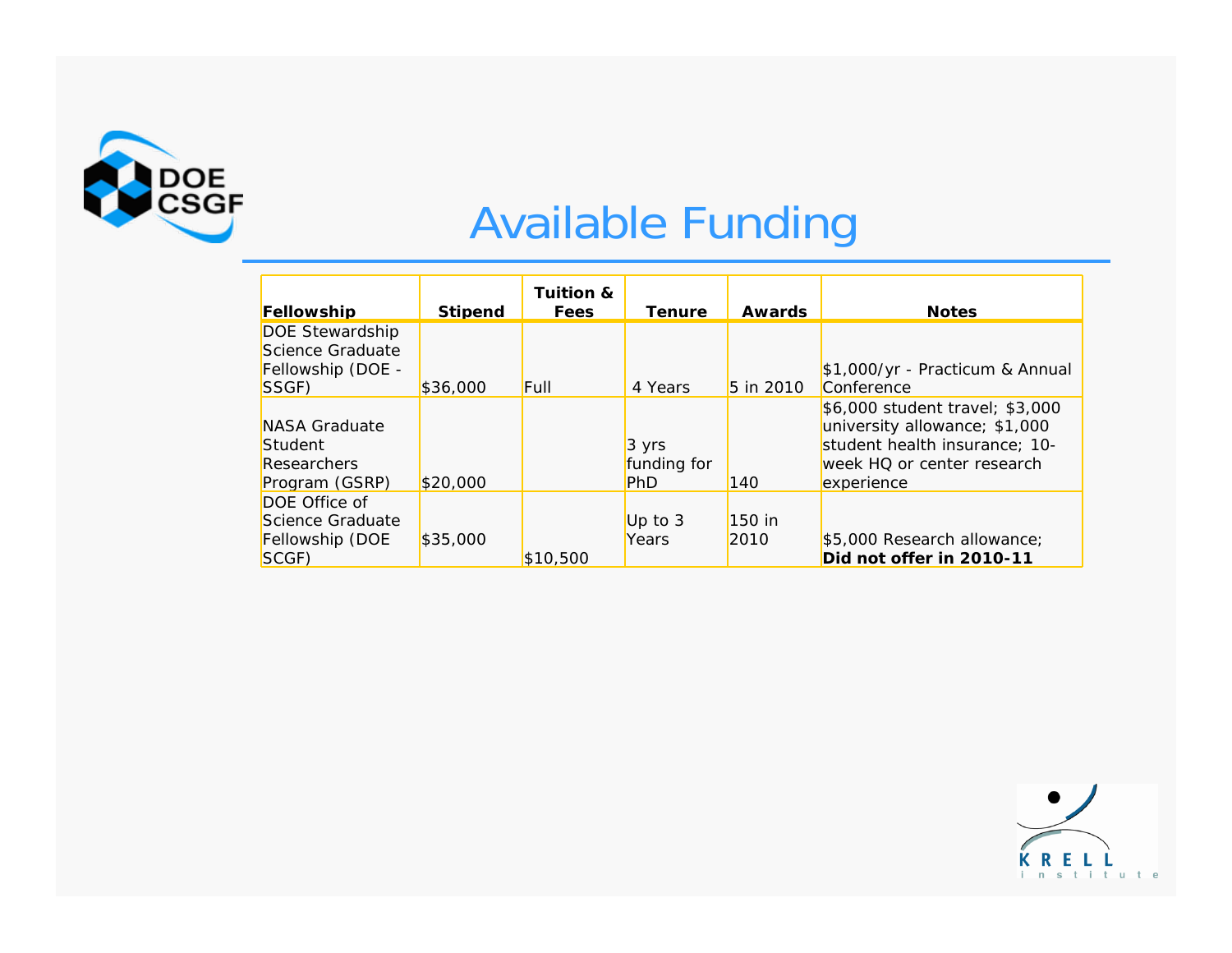

# Available Funding – Diversity Focus

| Fellowship                          | <b>Stipend</b>           | <b>Tuition &amp; Fees Tenure</b> |                   | <b>Awards</b> | <b>Notes</b>                |
|-------------------------------------|--------------------------|----------------------------------|-------------------|---------------|-----------------------------|
| <b>NASA Harriet Jenkins</b>         |                          |                                  |                   |               | \$7,000 stipend for 10-week |
| Predoctoral                         |                          |                                  |                   |               | research experience;        |
| Fellowship (women,                  |                          |                                  |                   |               | Annual symposium;           |
| minorities and                      |                          |                                  | 3 Years           |               | Leadership Development      |
| disabilities)                       | \$22,000 PhD             | \$8,500                          | funding           | Up to 20      | Training                    |
| <b>Ford Foundation</b>              |                          |                                  |                   |               |                             |
| Predoctoral                         |                          |                                  |                   |               |                             |
| Fellowship for                      |                          |                                  |                   |               | At least one Ford           |
| Minority                            |                          | In lieu of tuition 3 Years       |                   |               | conference paid; Access to  |
| (college/university                 |                          | & fees \$2,000                   | lover 5           |               | <b>Ford Fellows Liasons</b> |
| teaching)                           | \$20,000                 | to institution                   | vears             | Approx 40     | (alumni of program)         |
|                                     |                          | <b>NPSC</b>                      | Initial 2-3       |               | Employers sponsor student   |
| National Physical                   |                          | universities -                   | yrs, can          |               | support; one or two         |
| Science Consortium                  |                          | waived tuition                   | be up to 6 Varies |               | summer internship at        |
| (NPSC)                              | \$20,000/yr              | and fees                         | full yrs          | vearly        | sponsored employer          |
| National Consortium                 | $$14,000 \text{ yr } 1;$ |                                  |                   |               |                             |
| for Graduate Degrees equiv to other |                          |                                  |                   |               |                             |
| for Minorities in                   | funded PhD               | waived tuition                   |                   |               | A minimum of one paid       |
| Engineering and                     | students yrs             | and fees at a                    |                   |               | internship with a GEM       |
| Science, Inc (GEM)                  | $2 - 5$                  | <b>GEM</b> university 5 yrs      |                   |               | employer member             |

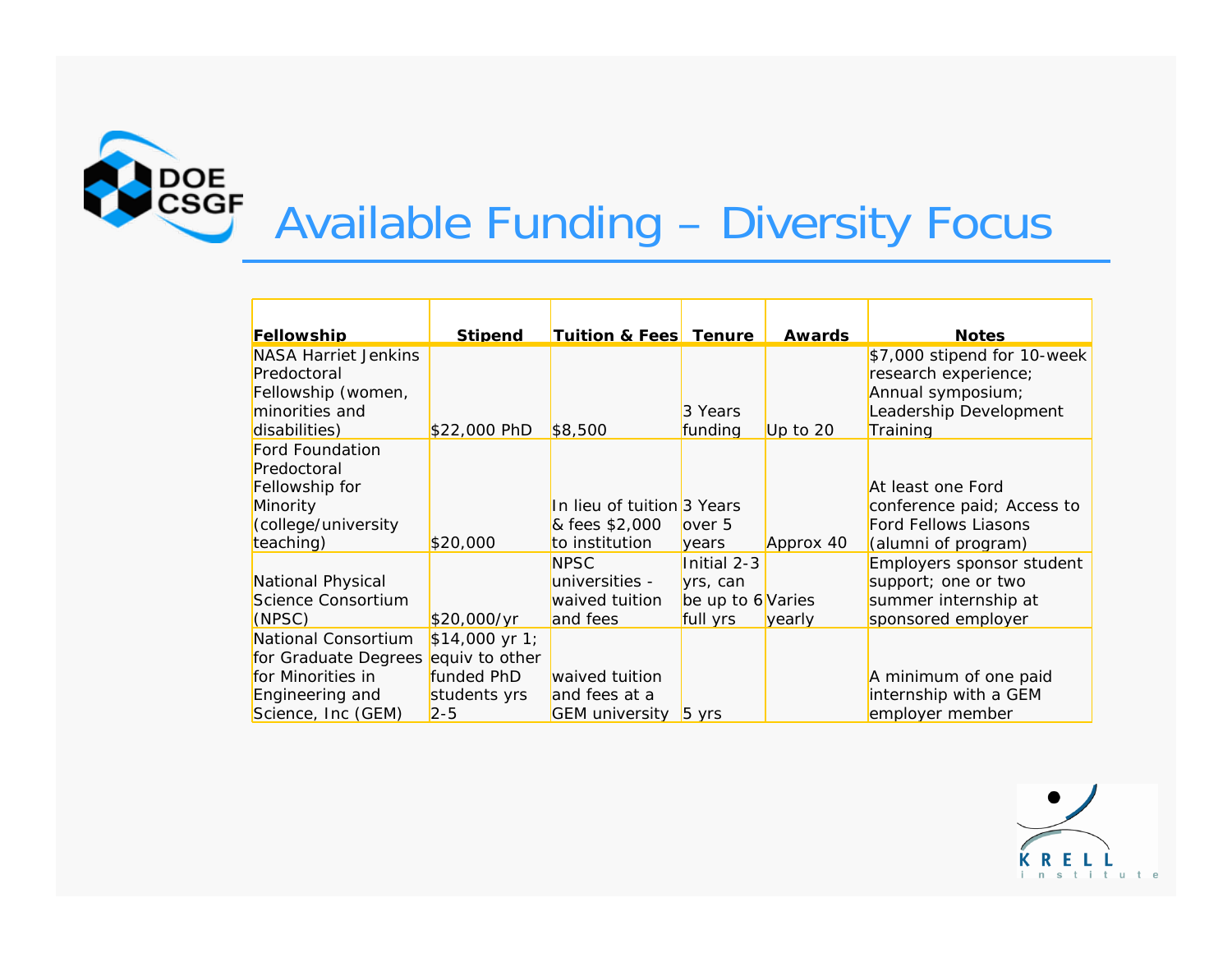

## DOE CSGF Benefits

- •\$36,000 yearly stipend
- $\bullet$ Full tuition and required fees
- $\bullet$ Renewable up to 4 years
- $\bullet$  \$5,000 academic allowance year 1, \$1,000 each renewed year
- •Annual conference
- •Practicum at DOE Lab

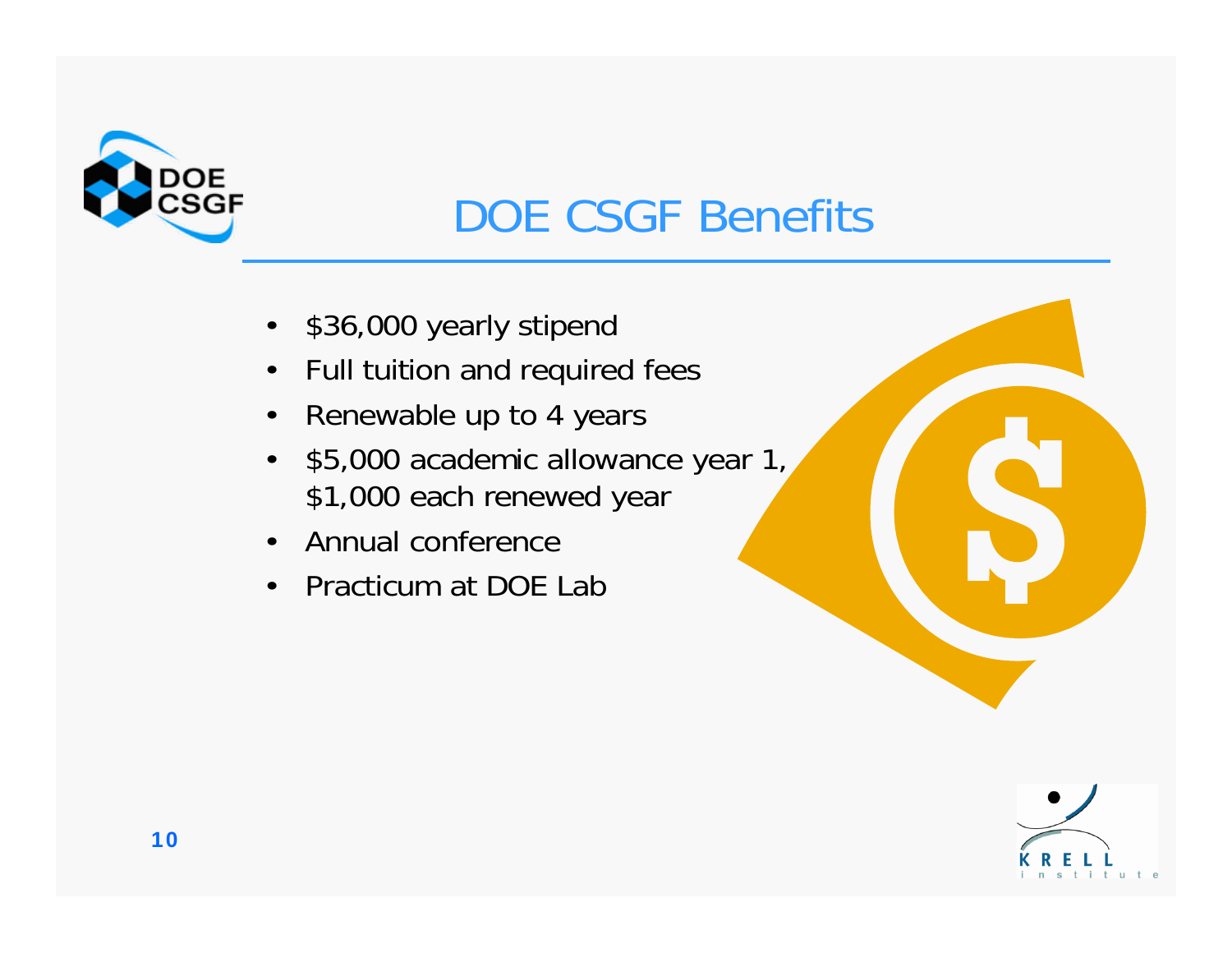

## DOE CSGF Requirements

- •Good academic standing
- •Continued progress towards Ph.D.
- • Program of Study (POS) showing graduate coursework in:
	- scientific/engineering discipline
	- $\bullet$ applied mathematics, and
	- •computer science
- $\bullet$  Completion of practicum at DOE laboratory



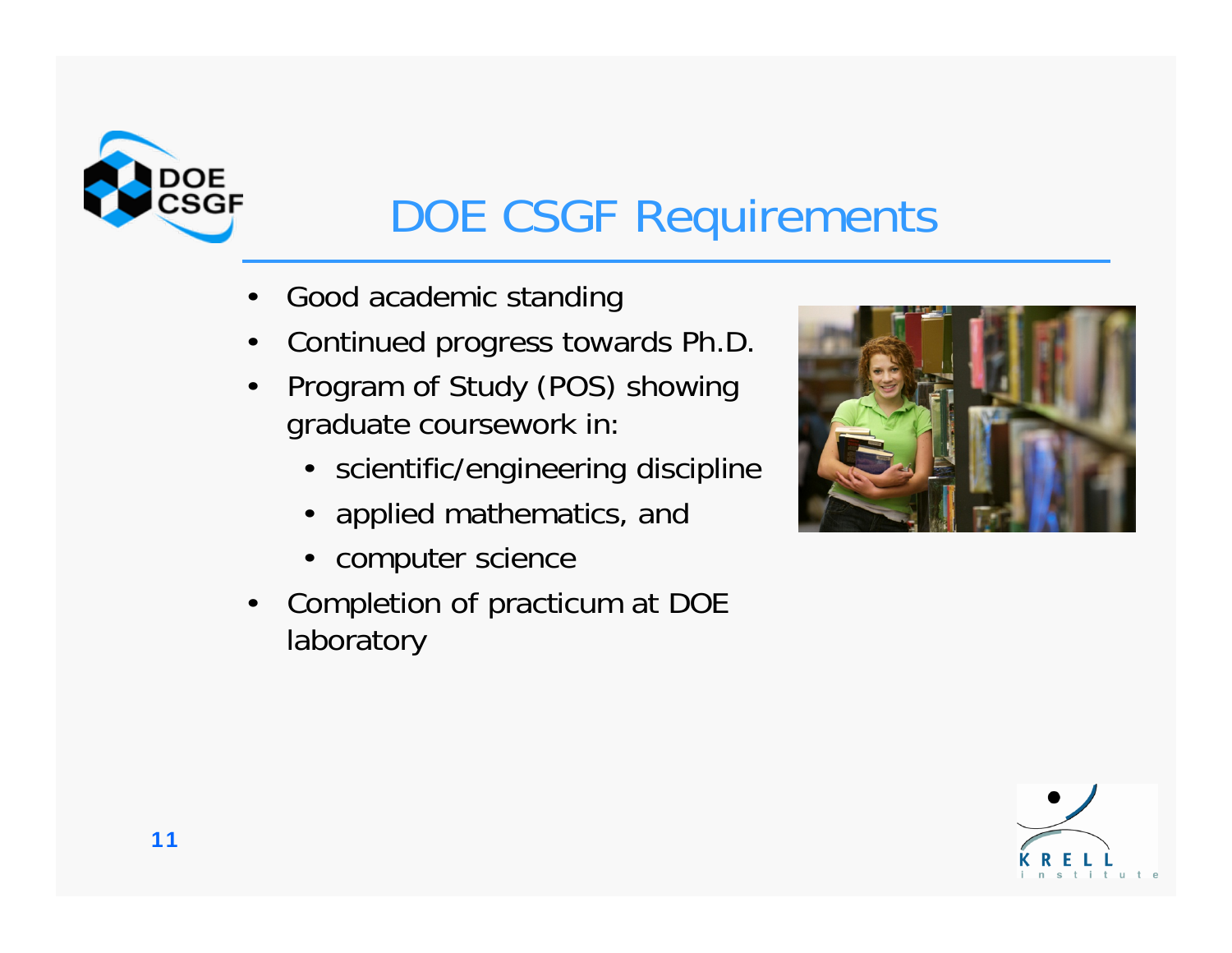

### How is DOE CSGF different?

- • Not just a paycheck….
	- Community building
	- High Performance computing support, training, access
	- Careers/Jobs
	- Networking
	- Awards/Contests
	- Life long connections



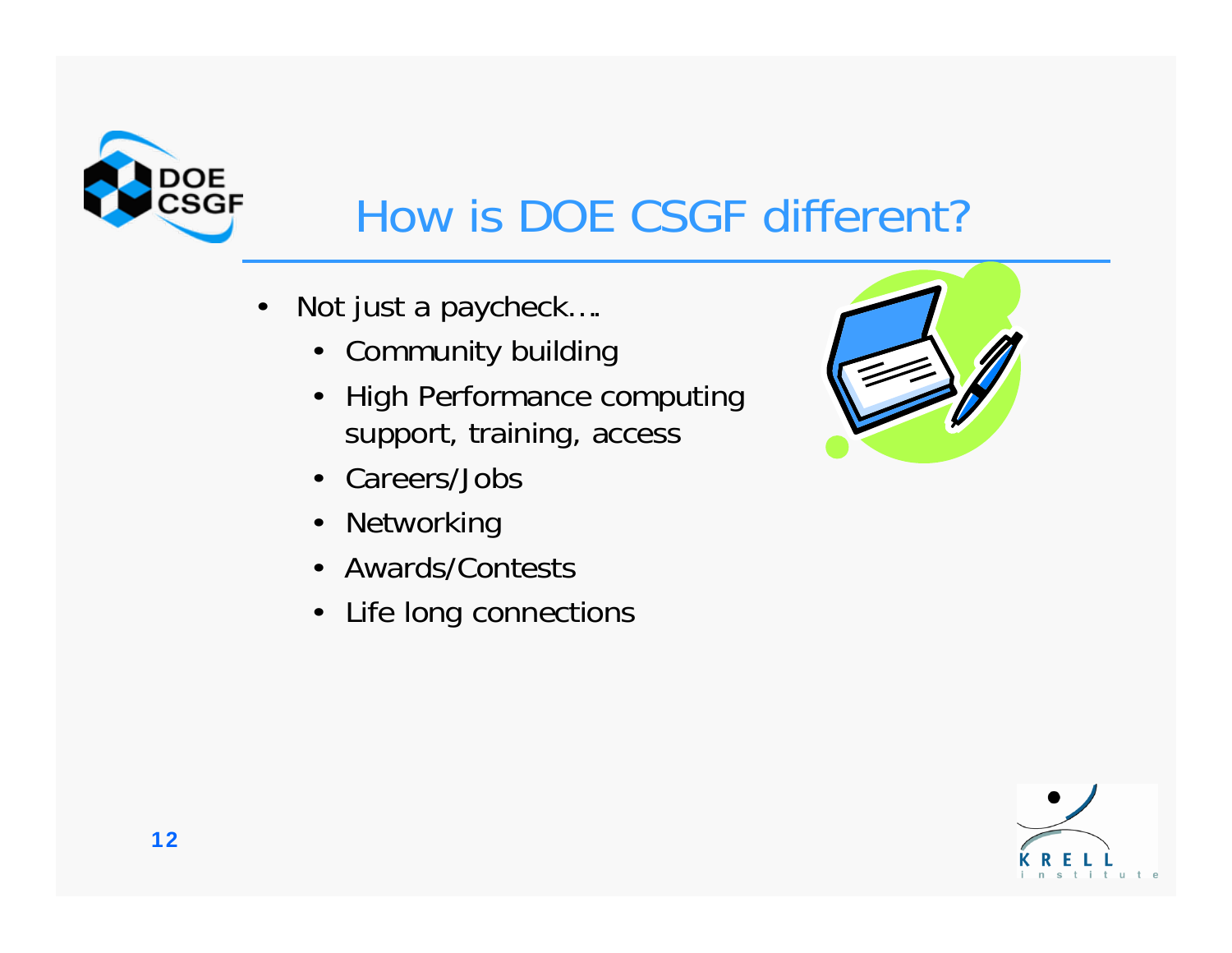

# Community Building

- •Annual conference
- •Regional events
- •Alumni network
- •Online resources
- •Connections with DOE lab staff
- $\bullet$  Professional society meetings
	- SCxy conferences
	- SIAM
	- etc.



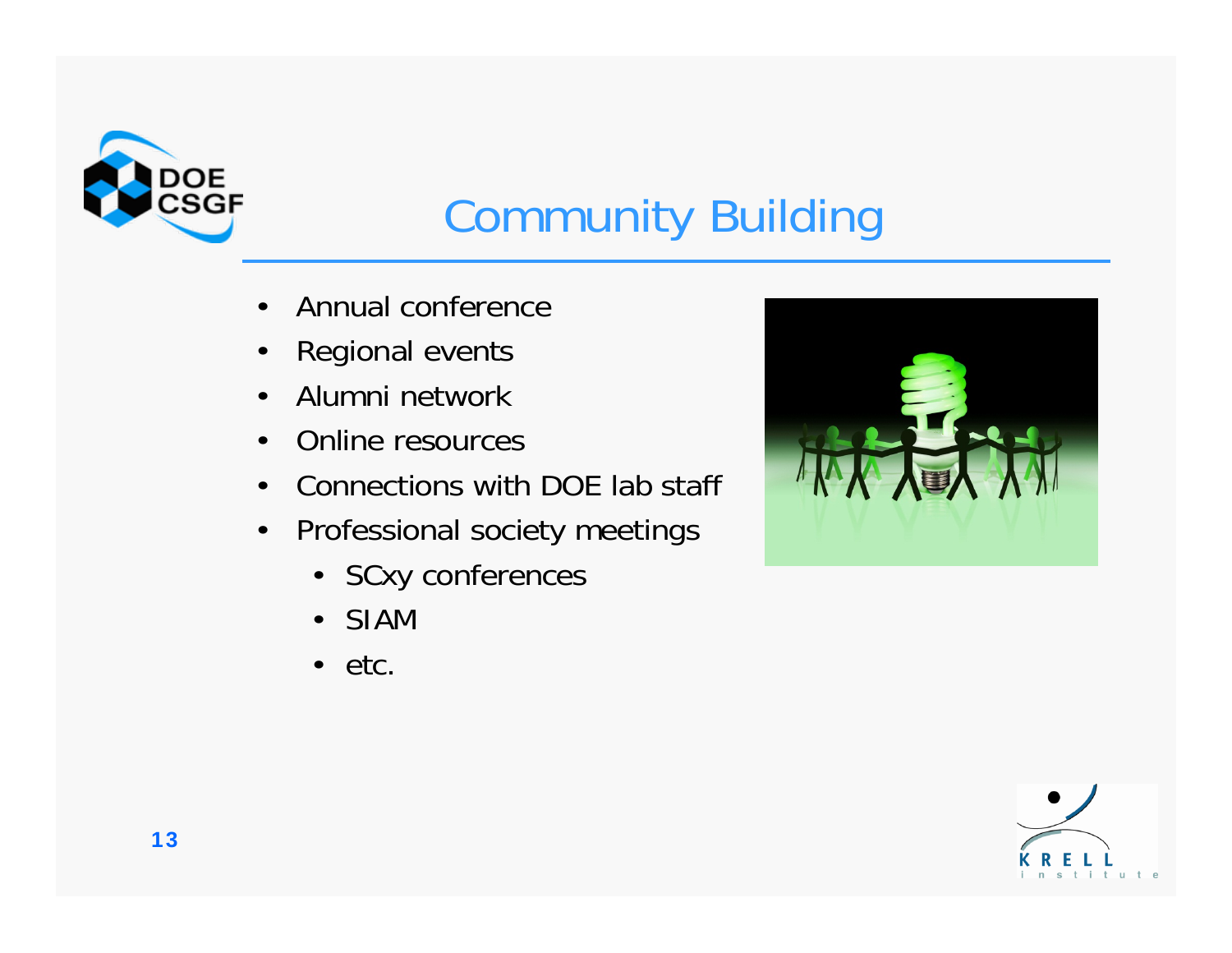

### Application components

- •Completed application form
- •**Transcripts**
- •GRE scores
- • Program of Study showing breadth in:
	- Scientific or engineering field
	- •Mathematics
	- Computer science
- Essays
	- Field of study
	- Program of study
	- High performance computing
- •Reference letters



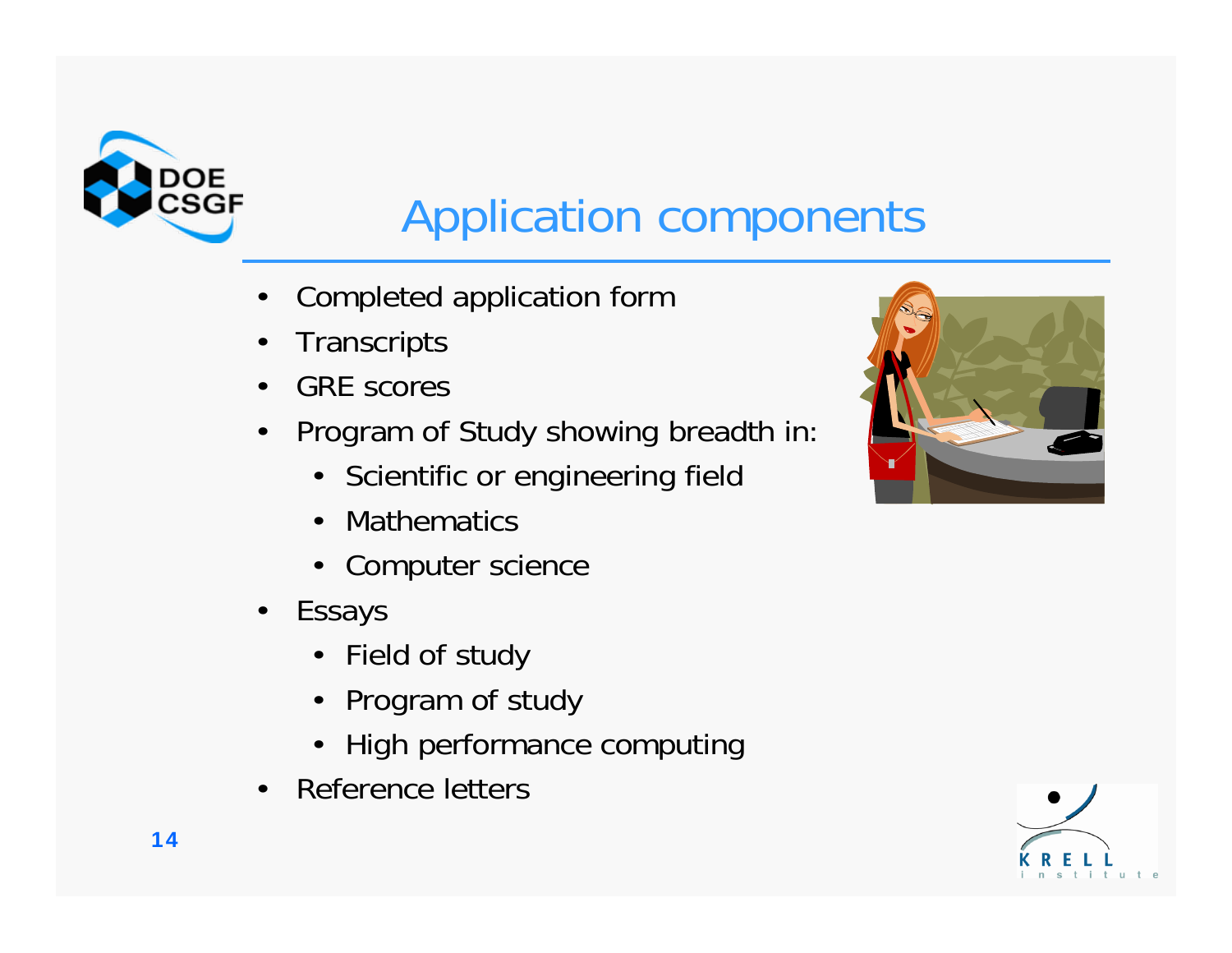

### Application review process

- •External review committees
- • All applications are reviewed by at least 2 people
- • Applications are NOT rejected solely on the numbers
- The committee tries to "get to know" the applicants and fellows



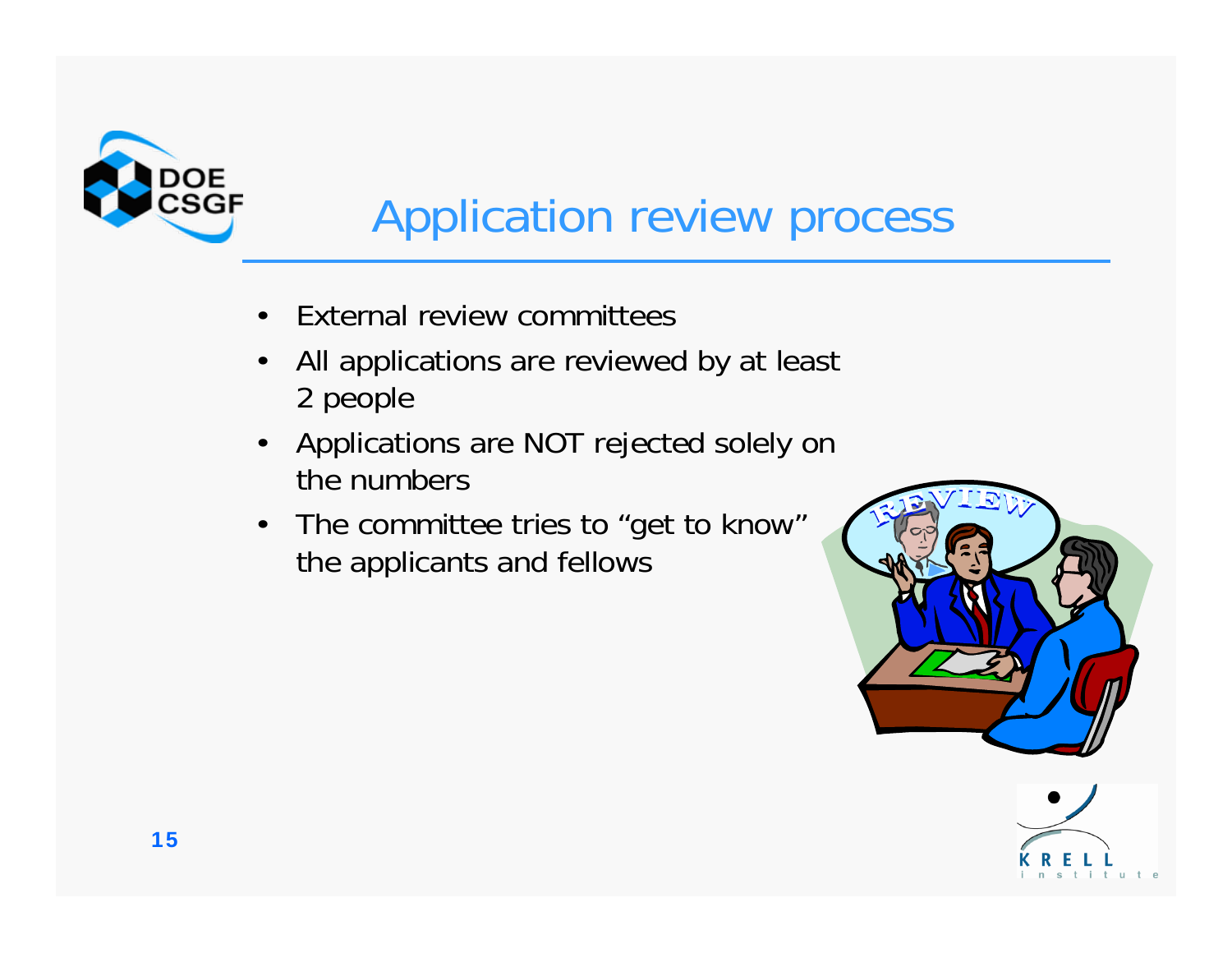

## But, can I win one of these?

- •What makes a good application?
- • Compelling story evidenced through:
	- $\bullet$  interesting research and interest in research
	- •experience (extra-curricular/research)
	- •potential
	- •essays
	- •letters of recommendation



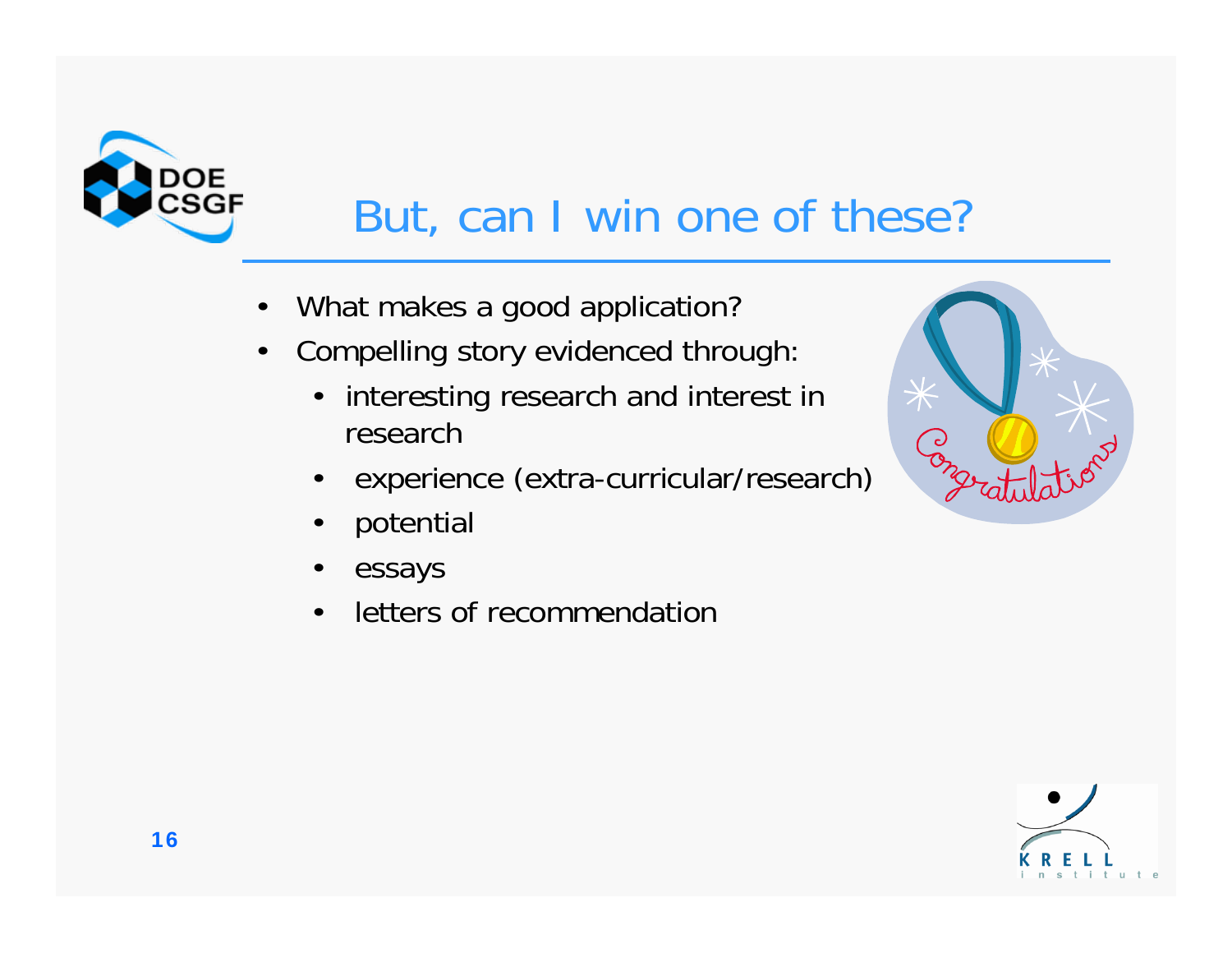

## Helpful Tips

- David Keyes Requesting Ref Letters
	- http://www.siam.org/news/news.php?id=1777&gob ack=.gde\_904137\_member\_27806860David Keyes – Requesting Ref Letters
- • Rebecca Brannon
	- • http://www.mech.utah.edu/~brannon/public/Studen tResources
	- Tips for students who are building a resume for a dream job (or fellowship)
	- Requesting letter of recommendation

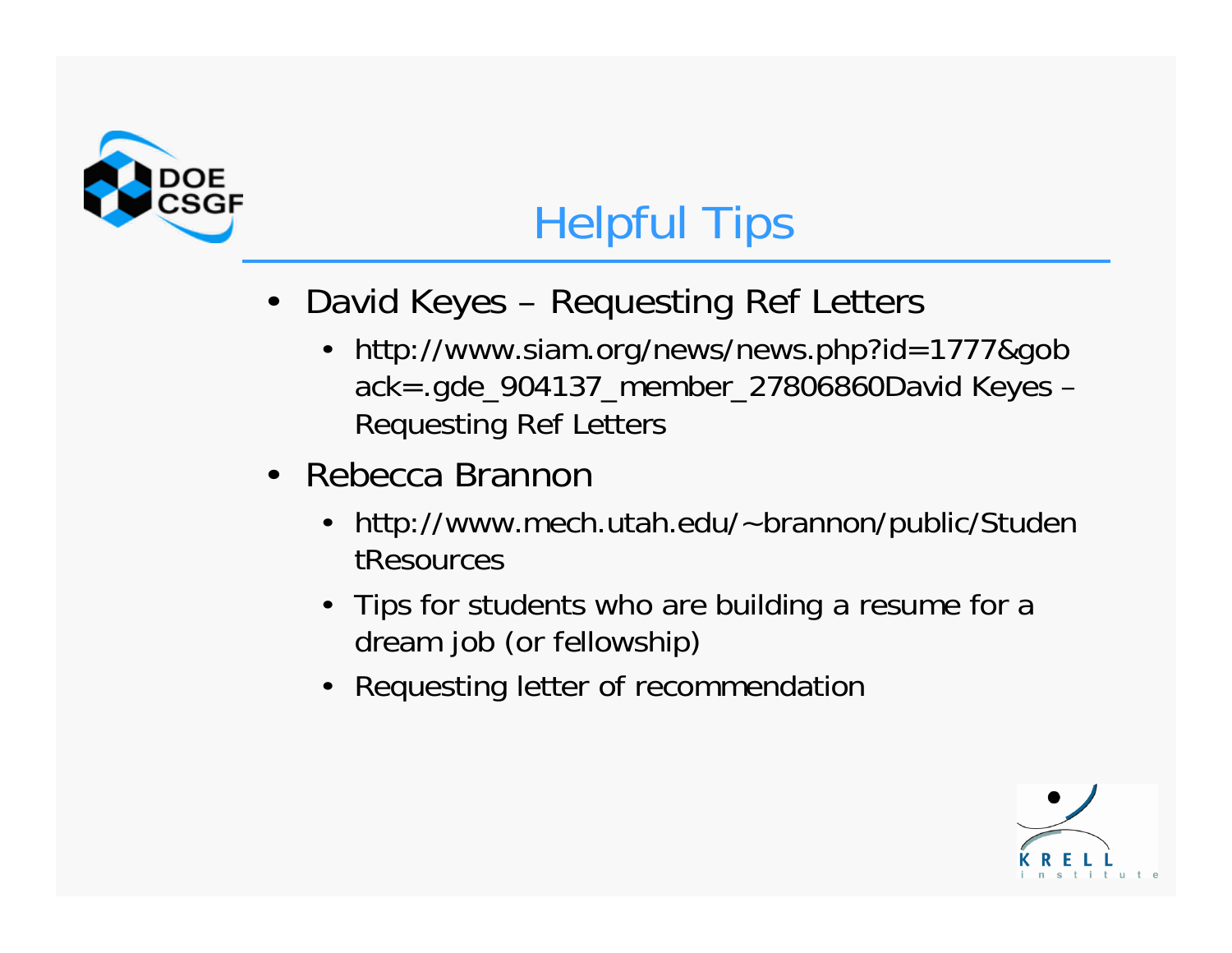



- • Krell Institute
	- [http://www.krellinst.org/](http://www2.krellinst.org/)
- $\bullet$  DOE CSGF
	- [http://www.krellinst.org/csgf](http://www2.krellinst.org/csgf)